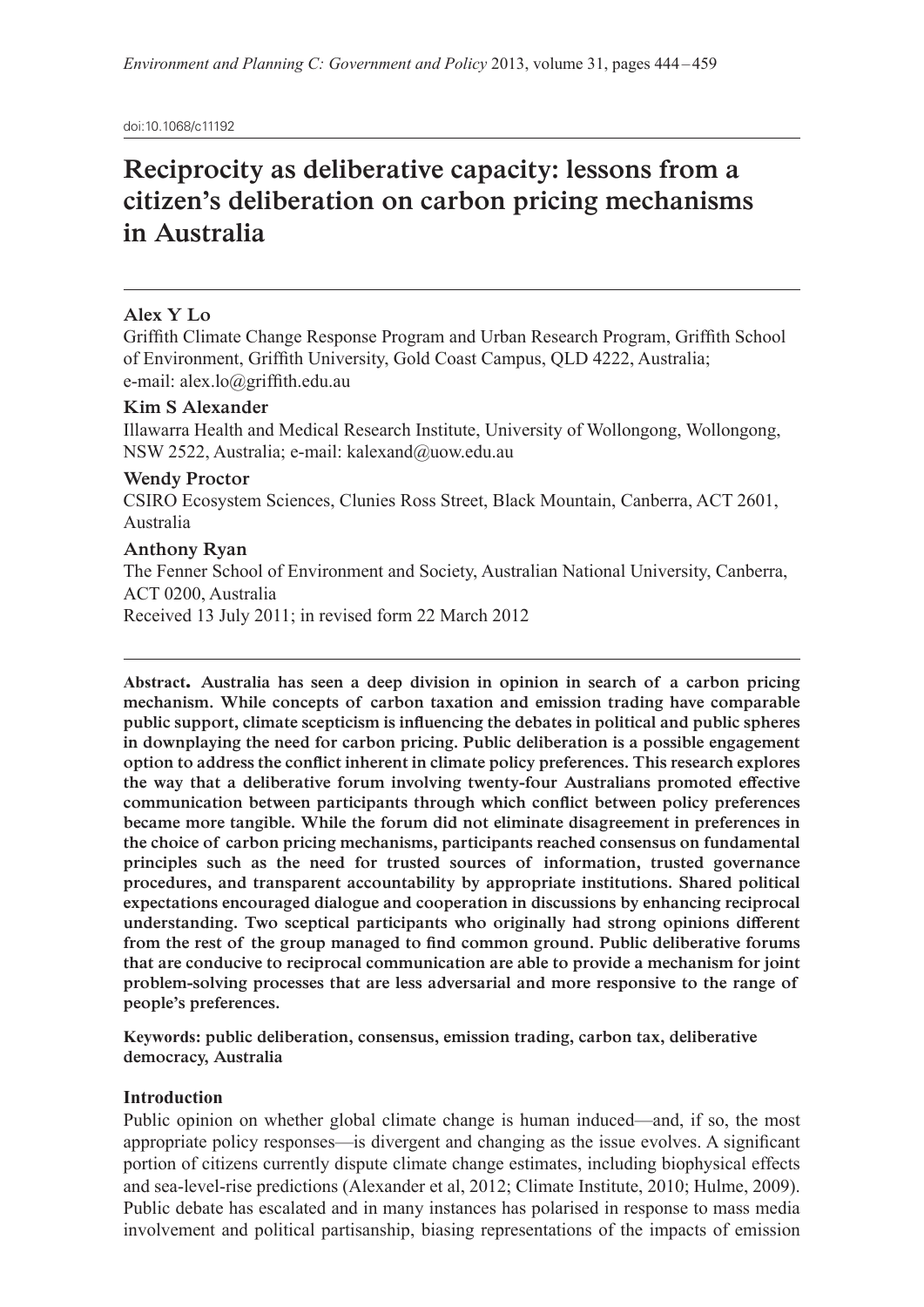trading schemes (ETSs) and casting doubt on economic implications (Pietsch and McAllister, 2010; Spash, 2010). The opinions of climate change sceptics have been found to impact the course of public debate on climate mitigation strategies (Climate Institute, 2010; Leviston and Walker, 2010; Nerlich, 2010; Oreskes and Conway, 2010). The divisive debate poses challenges to effective governance of climate mitigation and adaptation (Amundsen et al, 2010; Few et al, 2007; Hobson and Niemeyer, 2011; Krause, 2011; Osberghaus et al, 2010; Pitt, 2010).

Constitutional institutions that encourage adversarial politics have a tendency to reduce opportunities for parties and individuals to cooperate in search of acceptable policies. Public engagement through dialogue with citizens and stakeholders, such as citizen forums, has been seen as an alternative that can enable collaborative efforts supporting environmental decision making and future planning and/or elicit behavioural change (Alexander, 2010; Marks, 2006; Stangellini, 2010). Deliberative forums can create an effective dialogue between climate change actors (Hobson and Niemeyer 2011; McCrum et al, 2009). Public deliberation promotes social learning through reflection upon preference and assists in reconciling conflict while building cooperative capacity towards consensual outcomes. The concept has risen in prominence in society generally, increasing deliberative democracy by encouraging citizens to be involved in detailing their opinions, finding mutually justifiable reasons, and recognising the values held by others when engaging in policy discussions (Dryzek, 2000; Gutmann and Thompson, 1996; Smith, 2003).

National deliberative forums, such as the Senate and House of Representatives, have been envisaged as the proper site where climate change policy decisions gain democratic legitimacy. This view is espoused by, for example, the Australian Leader of the Opposition and the Greens political party, neither of which were convinced of the potential benefits of a citizens' assembly for climate change and mitigation responses proposed by the Prime Minister of Australia (*SBS News* 2010). Deliberative democrat Dryzek (2000) argues that formal institutions alone cannot constitute an effective deliberative system, as they are dependent on electoral responses in competitive electoral systems which do not contribute to deliberative capacity, but rather tend to stifle opinions. He defines deliberative capacity as the extent to which a political system possesses structures to host deliberations that are authentic, inclusive, and consequential (Dryzek, 2009). Authenticity refers to the capacity of deliberation to "induce reflection noncoercively, connect claims to more general principles, and exhibit reciprocity" (page 1382). This requires formal policy-making processes to strengthen connections with informal or nontraditional institutions and practices which perform a liberative function of displacing symbolic politics and promote reflection upon preferences and their transformation (Chambers, 2009; Gutmann and Thompson, 1996; Niemeyer, 2004).

The greater capacity to reflect and modify people's opinions as a result of their participation in deliberation is one dimension where ordinary citizens may make better deliberators than partisan political actors (Dryzek, 2010, page 158; see also Hendriks et al,  $2007$ , pages  $369-371$ ). Authentic deliberation guided by the principle of reciprocity affirms the deliberative ideal that "citizens must provide reasons in terms that those with whom they disagree can accept" (Dryzek and Niemeyer, 2006, page 643; see also Gutmann and Thompson, 1996). Specific convictions and concerns should be articulated in ways that connect to alternative claims through their links to more general, shared principles of political life. Affirmative observations demonstrating an improving deliberative capacity can shed light on what designed deliberative forums ought to achieve in an informally constituted and empowered space for the production of collective decisions.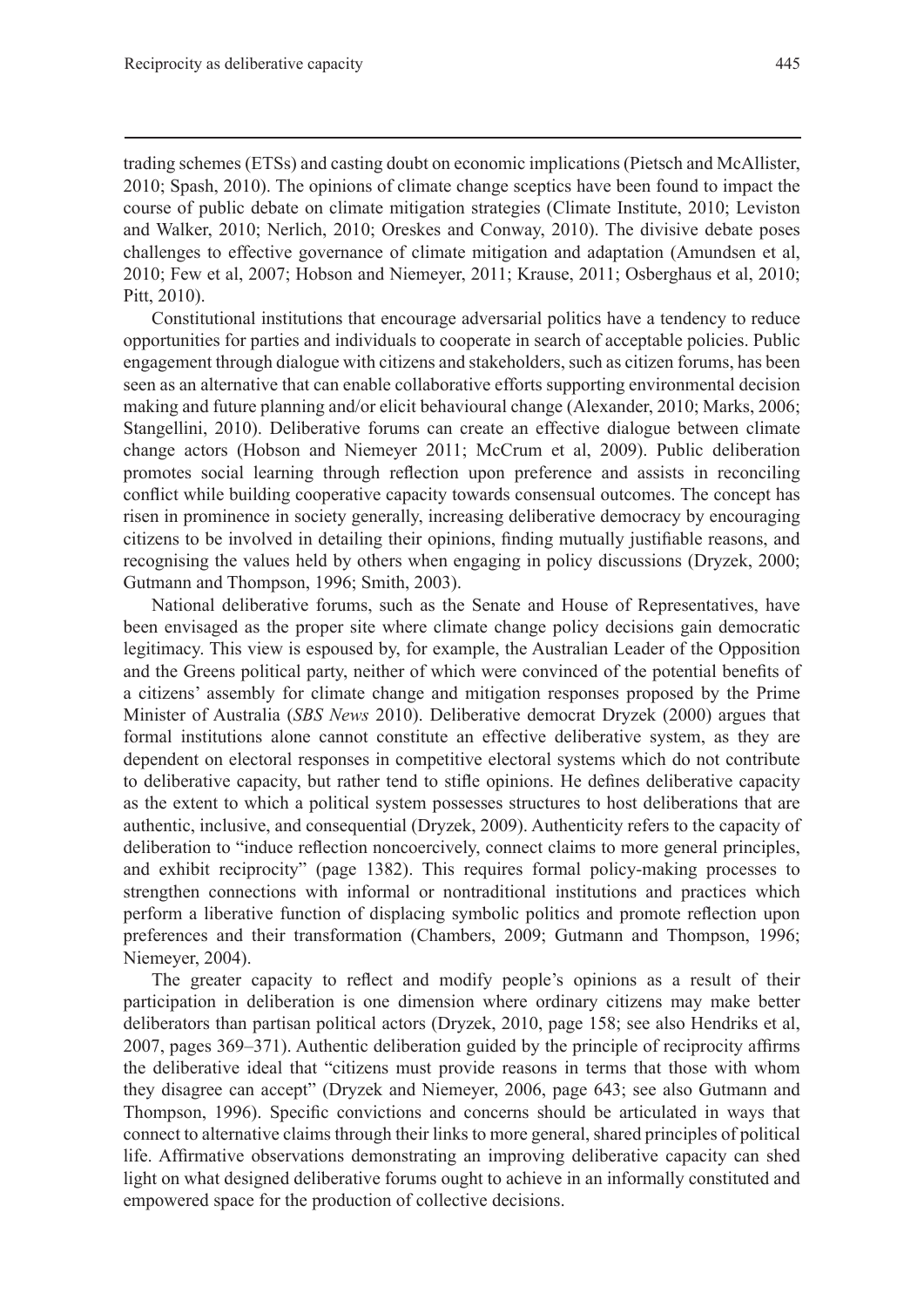However, what these links are and how they get shape in political deliberations remains unclear. A handful of empirical studies have provided details on the development of mutual understanding and impetus to evolve consensual decisions through deliberation. An important micropolitical process is the creation of cultural connections. Davies and Burgess (2004), for instance, highlighted the intention of deliberating citizens to understand their experiences and identities in relation to networks of expertise. Soma and Vatn (2010) noted the tendency of group participants to withdraw from personal and partial considerations when a 'citizen frame' was instituted. Others emphasised the construction of thoroughly considered preference. Goodin and Niemeyer (2003) affirmed the role of information-induced internal reflection, particularly in emancipating the deliberating individuals from symbolic distortions (Niemeyer, 2004; 2011). Group deliberation might also help mitigate epistemic and linguistic uncertainties among stakeholders (Liu et al, 2010). Multiple micropolitical processes contribute to the development of the consensual basis of public policy decision.

What remains contested is the relative importance of the different ways in which reflective experience can be induced. Empirical studies have indicated nuanced variations in conceptualising observations of mutual understanding among deliberating citizens. These variations can be related to the two ideal deliberative activities: discursive communication influenced by perceptions of trust and cultural norms; and epistemic enlightenment through clarifi cation of facts and rational emancipation. Cooperative discourse has been advocated as an integration of analytic elements with discursive processes (Lennox et al, 2011; National Research Council, 2008; Renn, 2006; Stirling, 2006). As Dryzek (2010) observes, however, the time for truly comprehensive integrated statements of the essence of deliberative democracy may have gone. The theory is increasingly subject to systematic empirical testing, and this has exposed tension between its analytic and discursive requirements (Lo, 2011a). Reciprocity is one core element of the theory that has been associated with varied connotations. Further empirical evidence on this key aspect could shed light on the evaluative criteria of public deliberation and its potential impacts at an individual level.

In this paper we ascertain the basis of conflict and consensus observed from a deliberative process in an attempt to inform the theoretical debate on the processes of democratic deliberation. The concept of deliberative capacity is illustrated by showing the way that reciprocal understanding could be enhanced among individuals participating in the deliberative decision-making process and which contributed to an increased level of cooperation within the deliberative forum group. The inquiry is based on findings from an Australian deliberative forum about carbon pricing policy. In the next section we outline the debate on the proposed ETS and public views about emission mitigation strategies reported by research studies. The workshop design is then introduced, and the workshop process is described. We provide a brief report on survey responses, after which transcripts collected during the workshop are analysed and results presented. Consequent conceptual implications drawn from the workshop proceedings are presented in the discussion, and the conclusions follow.

#### **Background**

In Australia an ETS was officially proposed in late 2008 to provide economic incentives for emission mitigation, known as the Carbon Pollution Reduction Scheme (CPRS) (Department of Climate Change, 2008). An ETS involved setting an emission cap and selling permits to businesses and organisations to emit carbon dioxide at freely fluctuating market prices. Under the CPRS the government intended to provide free permits to selected trade-exposed, energy-intensive industries and to return the AUD11.5 billion earned from selling emission permits as compensation to minimise impacts on the economy by offsetting price rises. Free price variation of permit was envisaged to be restricted by an initial government-administered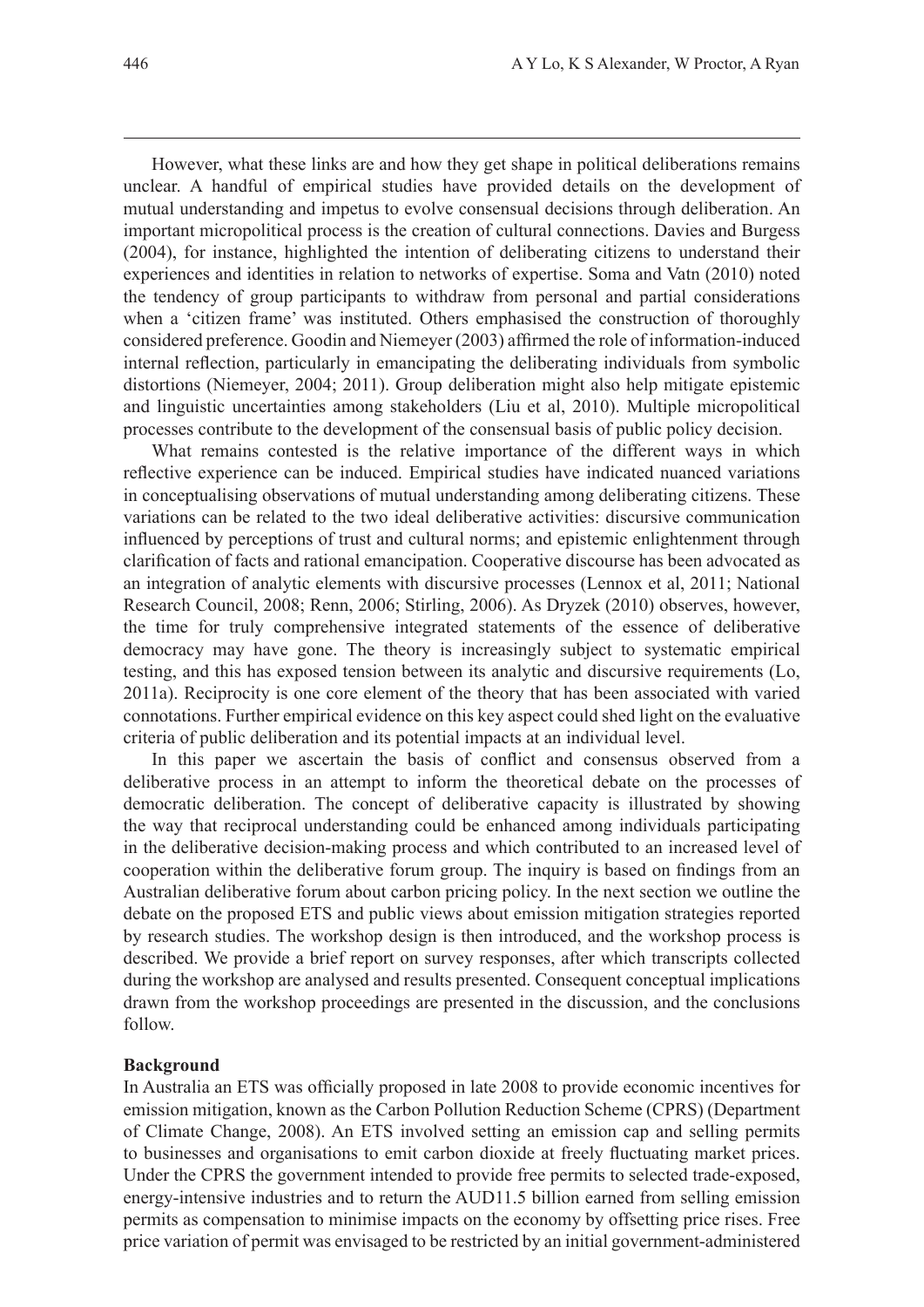price cap set at AUD10 per permit, subsequently rising to AUD40 over time (chapter 8, page 37).

Some critics considered the amount of compensation and subsidies available to major polluters to be excessively generous (Curran, 2009; Spash, 2010; Spash and Lo, 2012). The price cap provision was seen as a compromise to potential economic efficiency by Jotzo and Betz (2009). The Greens political party opposed the lenient targets set out in the CPRS, while the opposition Liberal party was concerned with potential job losses and the impact on economic viability. Consequently, the CPRS failed to secure adequate parliamentary support in December 2009.

In view of the divisive public opinions, the Prime Minister, Julia Gillard, attempted to extend the national debate over alternative measures. In July 2010 she called for a high-profile 'citizens' assembly' as part of her election promise to gain community consensus on a price on carbon through designed deliberative activities among citizens. The citizens' assembly concept was abandoned less than three months later, in favour of a multiparty climate change committee consisting of members of Parliament (*The Australian* 2010).

During this period various alternatives, remedies, and complements to the ETS were proposed. A widely discussed alternative was the introduction of a carbon tax, thereby charging for each unit of emission directly produced. This was supported by Humphreys (2007) and Spash (2010) for its (i) lower administrative costs, (ii) lower potential for industrial manipulation, and (iii) greater certainty for businesses. In addition, voluntary carbon markets have been considered by the Australian government to complement establishment of an ETS. The National Carbon Offset Standard was introduced in July 2010 to promote standardisation (Department of Climate Change, 2009). Jotzo and Betz (2009) favoured an improved ETS that would have consistent access to international permit trading opportunities.

Increasingly, the general public have been found to be concerned about the possible economic impacts of radical actions proposed for climate mitigation and adaptation. According to the annual opinion polls by Hanson (2010, page 14), in 2006 68% of Australians agreed that global warming was a serious and pressing problem and immediate actions were needed, regardless of the significance of the costs. These figures contracted to 60% of respondents in 2008, 48% in 2009, and 46% in 2010 (page 14). The poll results indicate that 7% of respondents did not accept actions that might put the economy at risk and would support actions only after general public and political consensus was reached about the negative impacts of global warming. Approximately 8% (2008) and 13% of respondents (both 2009 and 2010) shared this view (page 14). The Climate Institute's (2010, page 11) survey noted a growth in tendencies to deny climate change effects—denialism. Although the majority of Australians (77%) were convinced that climate change was due to human activities, more people tended to disagree over this claim in 2010 (23%) than in 2009 (16%).

Public preferences for the ETS have been found to be divided. Pietsch and McAllister (2010, page 225) found in their survey of 1000 participants that the ETS was positively received by the majority (58%) of the Australians. While 29% strongly favoured the scheme, 22% also strongly opposed the ETS. Of those who described themselves as very well informed about climate change, a third strongly supported the ETS and a third strongly opposed the introduction of the ETS. Strong opinions outnumbered milder opinions, suggesting that a strongly opinionated minority within the population were opposed to the ETS. There was a tendency for polarisation of attitudes, which Pietsch and McAllister (2010) claim was accelerated by the successful knowledge diffusion from climate change sceptics and industrial lobby groups into the public arena. They also noted that the strong opponents may include those who accept the evidence of human-induced climate change but doubt that the proposed ETS is the right policy instrument to address climate change issues.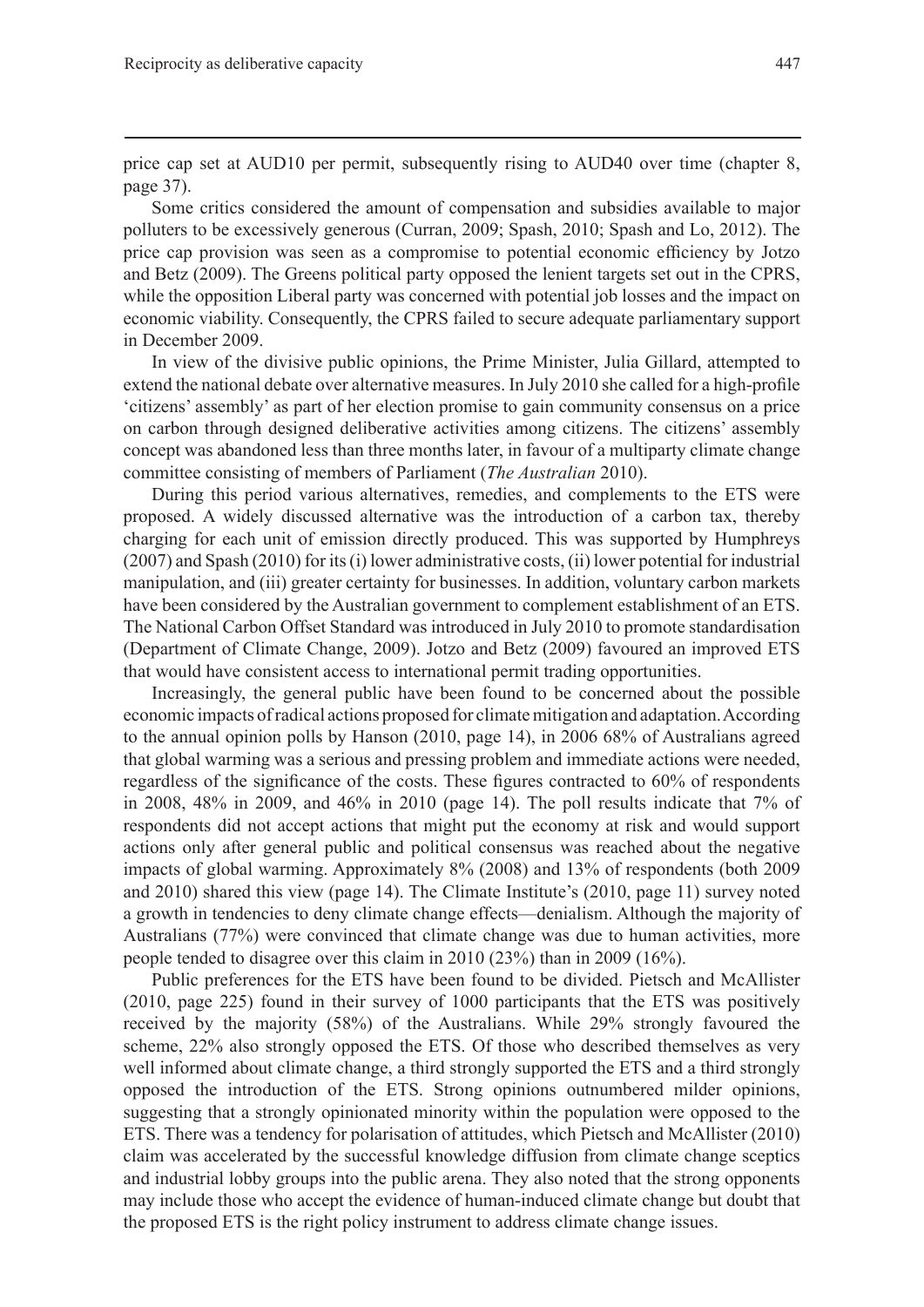Respondents of a national survey by Carson et al (2010) were almost evenly split on whether an ETS should apply initial exemption to the transport sector. Nevertheless, they expressed great concern about giving special treatment to energy-intensive sectors, even when told that this could minimise job disruptions. In their survey Carson et al included a trinary choice of achieving emission reductions using tradable permits, taxes, or tighter technology standards. Results indicated an overwhelming preference for technology standards (57.7%) over permits (25.1%) or taxes (17.2%) (page 908). Support for taxes, nonetheless, rose to 22.5% and permits down to 23.7% when the respondents were more informed about the different mechanisms.

Seemingly, under persistent divisions within political and public spheres, consensual outcomes are difficult to attain without providing dialogue, discussion, and deliberation to nurture mutual understanding between actors. Against this political and policy backdrop the authors conducted a deliberative forum to understand more about the impact of dialogue and influence on people's decision making and choice of formal schemes to encourage greenhouse gas emissions reductions and form policies dedicated to mitigating factors implicated in global climate change. It was conducted a week after the Prime Minister's announcement of the prospective citizens' assembly, at which time the participants expressed great interest in the controversial media debate.

## **The case study**

The 'Australian Climate Policy Forum' deliberative workshop was held on 31 July 2010 in Canberra. Twenty-four citizens participated, who were recruited randomly from the Canberra region via responses to a mailout questionnaire. Participant selection was based on perspectives about emission trading, expressed in a preliminary survey administered through e-mail, to ensure representation of key positions—that is, ETS, carbon tax, and climate scepticism. The selection process resulted in a narrow, unrepresentative demographic sample. As such, the findings from the workshop provide insights into the dynamics within the workshop setting, without being representative of the population as a whole. More males (fifteen) were in attendance than females (nine). Most were middle-aged and educated, working professionals. The homogeneity may be a consequence of the relatively narrow demographic profile of the region and failure to reach a larger population of potential participants. Twenty participants lived in the Australian Capital Territory, mainly Canberra, and four lived in New South Wales, mostly from the city of Goulburn.

During the workshop, participants were involved in a series of group discussions on carbon pricing and clean energy financing issues after scientific presentations of information relating to the topics under discussion. The objectives of the workshop were to evaluate current government efforts towards climate change, consider the future of the Australian emissions mitigation policy, and assess potential economic implications. Four specialists were involved as invited presenters to share information and knowledge related to dedicated themes, including:

- (1) the science of climate change;
- (2) the economic and policy implications of climate change;
- (3) the international climate politics; and
- (4) the economics of emission trading and carbon tax.

The presenters were allocated 30 minutes; and the final presentation, which focused on the mechanisms of various policy approaches and the strengths and weaknesses of the ETS and carbon tax, was allotted 45 minutes to respond to queries by workshop participants and provide more detailed information suited to the participant deliberation that followed the presentations.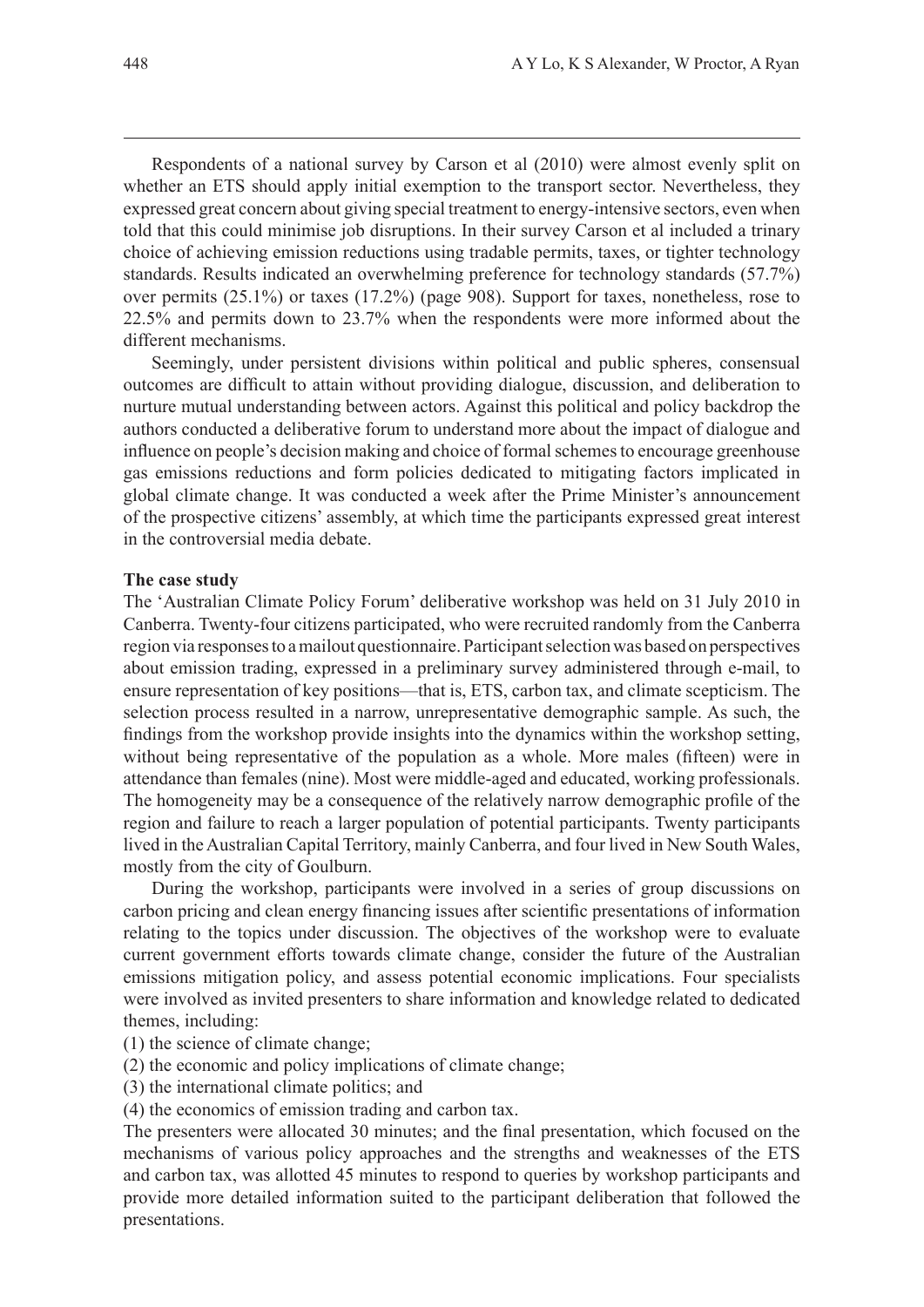Group discussions occurred throughout the presentations. The first session focused on 'Concern about climate change', where the participants defined the problem at hand and expressed views about general issues, such as Australia's responsibility in greenhouse gas reduction and the relative importance of emission mitigation. The theme of the second session was 'Carbon pricing', which occurred after the emission trading presentation*.* The discussion explored the merits of the four possible carbon pricing arrangements: emission trading, carbon tax, voluntary carbon offsetting (where participants can voluntarily provide monetary contributions to schemes that reduce carbon emissions), and taking no action (where no carbon pricing on human activities is required). In the third session participants considered a range of financial issues under the theme of 'Financing low-emission energy technologies'. This session involved a focused discussion on willingness to financially contribute to research and development of low-emission energy technologies. Participants

Scientific and Industrial Research Organisation (CSIRO) researcher. Participants completed a questionnaire at the beginning and at the end of the workshop. Survey tasks included ordinal ranking of the above-mentioned four carbon pricing options (from most preferred to least preferred) and expressing willingness to pay (WTP) for emission mitigation. Group discussions were recorded, transcribed, and analysed in reference to the

formed three groups to discuss each topic, with each group facilitated by a Commonwealth

| Respondent   | Predeliberation      |                  | Postdeliberation   |                  |
|--------------|----------------------|------------------|--------------------|------------------|
|              | primary preference   | <b>WTP</b>       | primary preference | <b>WTP</b>       |
| Alan         | tax                  | $^{+}$           | tax                | $\boldsymbol{+}$ |
| <b>Brian</b> | tax                  | $^{+}$           | tax                | $^{+}$           |
| Claire       | tax                  | $^{+}$           | tax                | $^{+}$           |
| Cynthia      | tax                  | $+$              | tax                | $^{+}$           |
| Dan          | voluntary offsetting | $^{+}$           | tax and ETS        | $^{+}$           |
| Dave         | tax                  | $^{+}$           | tax                | $^{+}$           |
| Elaine       | <b>ETS</b>           | $\boldsymbol{+}$ | <b>ETS</b>         | $^{+}$           |
| George       | <b>ETS</b>           | not specified    | <b>ETS</b>         | $^{+}$           |
| Helen        | <b>ETS</b>           | $^{+}$           | tax                | $^{+}$           |
| Howard       | <b>ETS</b>           |                  | tax                | $^{+}$           |
| Ian          | <b>ETS</b>           | $^{+}$           | tax                | $^{+}$           |
| James        | tax                  | $^{+}$           | tax                | $^{+}$           |
| John         | <b>ETS</b>           | $^{+}$           | <b>ETS</b>         | $^{+}$           |
| Kate         | tax                  | $^{+}$           | tax                | $^{+}$           |
| Kevin        | <b>ETS</b>           | $^{+}$           | <b>ETS</b>         | $^{+}$           |
| Liana        | tax                  | $^{+}$           | tax                | $^{+}$           |
| Mark         | <b>ETS</b>           | $+$              | <b>ETS</b>         | $^{+}$           |
| Mike         | no pricing           | refused          | tax                | $^{+}$           |
| Nancy        | no pricing           | refused          | no pricing         | $^{+}$           |
| Phillip      | tax                  | $^{+}$           | tax                | $^{+}$           |
| Ross         | tax                  | $^{+}$           | tax                | $^{+}$           |
| Sarah        | tax                  | $^{+}$           | tax                | $^{+}$           |
| Stephanie    | tax                  | $^{+}$           | <b>ETS</b>         | $^{+}$           |
| Wilson       | <b>ETS</b>           |                  | <b>ETS</b>         | $^{+}$           |

**Table 1.** Stated preference of respondents.

Notes:  $tax = carbon tax$ ;  $ETS = emission trading scheme$ ; no pricing—no carbon pricing on human activities;  $+$  = positive willingness to pay (WTP).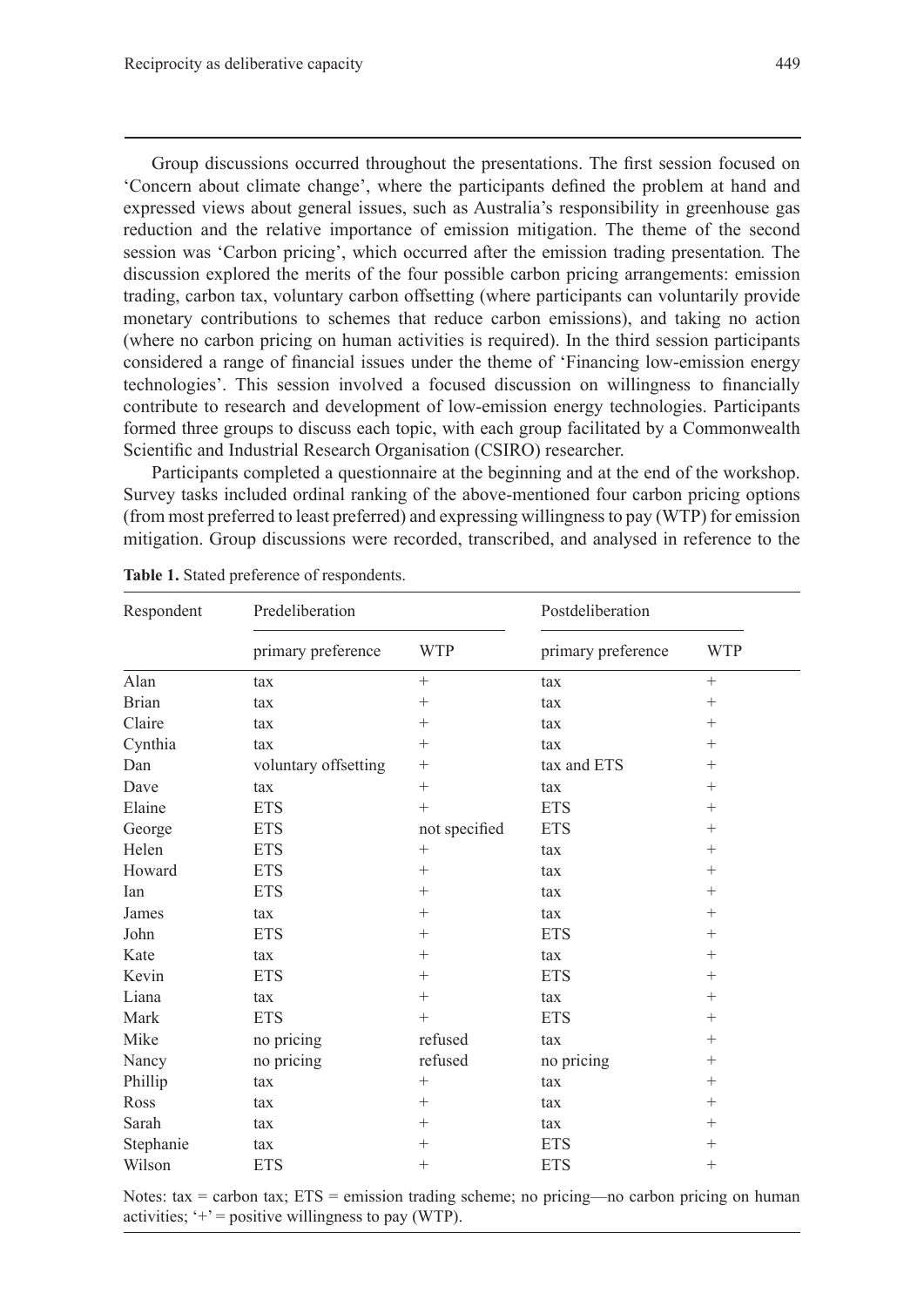deliberative dynamic, providing a delineation of the ways in which viewpoints converged during the workshop.

## **Stated primary preference**

Survey data confirmed a clear stated preference for official carbon pricing, both before and after the information and deliberation process (table 1). A carbon tax was found to be most favoured, receiving twelve primary votes, three votes ahead of an emission trading proposal. Only three individuals preferred no official pricing of carbon or unofficial pricing through voluntary offset markets. An initial group preference emerged following the deliberative activities. Carbon tax received the majority of support post deliberation and was chosen by more people as the principal option, yielding a net increase from twelve to sixteen votes.

Initially, two subjects (Nancy and Mike) $(1)$  held opposing views by categorically rejecting the ideas of emission trading and carbon taxation. They saw no need for pricing carbon and declined the WTP request. The deliberation improved cooperation of sceptical individuals. Mike contributed to the increasing group support for the carbon tax option, and Nancy became more sympathetic to emission trading. Both returned a positive WTP, indicating a qualitative convergence in their WTP decisions.

## **Observed deliberative dynamic**

In this section we report the verbal interaction amongst participants during formal discussions. On the basis of a qualitative analysis of transcripts, we outline how participants constructed their climate change discourses by reasoning, projecting boundaries to sharpen positions, and articulating requirements of their preferred climate change policy. Key conflicts encountered and shared concerns are highlighted in the following sections.

#### **Encountering confl ict**

In some groups discussions began with palpable tension apparent. The information presented on the technical and policy dimensions of climate change was sufficient to allow people to form and/or reform weakly held opinions in response to uncertainties surrounding the topic. The discussions that followed indicated participants were aware of, and concerned about, the influence of climate scepticism in Australia. One of them, James, started his conversation with a cynical tone: "No climate sceptics here?", and Ross responded "Well there are some; there are people who are sceptical about it. They don't believe that it's happening at all." Those who were not professed sceptics but interacted with sceptical individuals in the general community tended to be cynical or even hostile towards sceptical and opposing viewpoints. For instance, when describing a local campaign promoting energy efficiency, Dave claimed they were "fighting climate change deniers", and Kevin echoed this sentiment immediately by referring to his own experience.

Mike had identified himself as a "denier" in a preworkshop correspondence:

" This has become a polarised argument amongst two distinct camps: those who believe that recordable global warming is not a result of human activity and those who believe that the emission of industrial carbon gases is directly the cause of irregular weather patterns

... . My views are more directly associated with the first camp."

The two 'camps' appeared to be limited by their opinions predicated upon competing beliefs. For example, the individuals committed to emission mitigation constructed their arguments mainly around moral virtues, indicated by phrases such as "science seems to be saying we ought to", "greatest moral challenge", and "we have a responsibility". They envisaged Australia as a role model for other nations to follow in emission mitigation. Moral outrage at ecological changes were expressed referring to the possibility that in the future

 $<sup>(1)</sup>$ All participant names reported are arbitrarily assigned to preserve participant anonymity.</sup>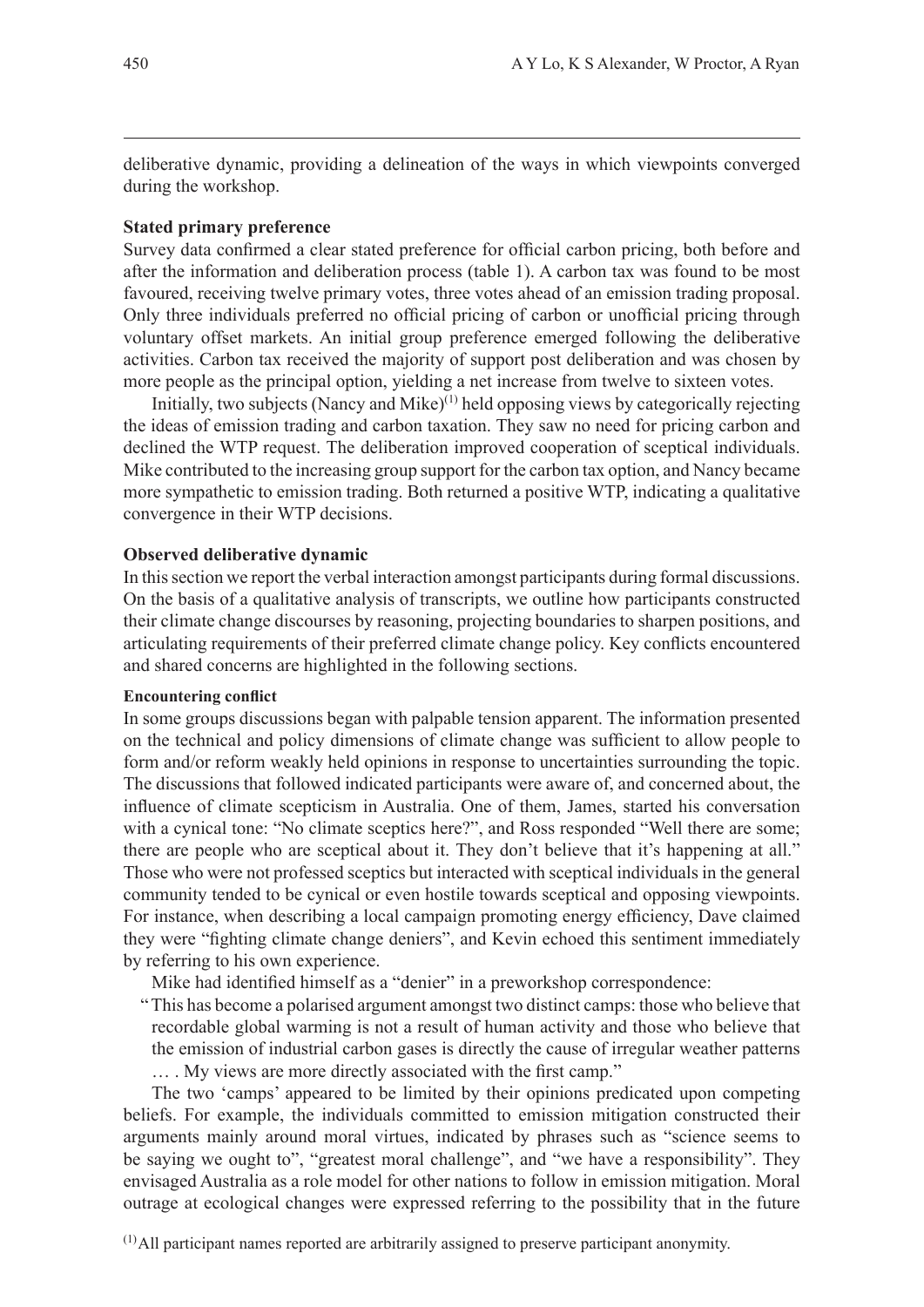the Great Barrier Reef may severely suffer from temperature rises, consequently having an economic impact on ecotourism.

Sceptical individuals seemed to offer two main arguments. The first argument was the problem of incomplete evidence to substantiate anthropogenic climate change claims. Perceived uncertainties and limits of current knowledge have led to suspicion of the scientific propositions concerning the significance of the problem. For example, rather than denying the harmful effects of industrial emissions, doubts were expressed that the current level has reached a tipping point:

" So we have less of carbon dioxide, amongst other gases, absorption, so as you industrialise and farm more land there's less ground absorption. So everything you say Kevin is right, but it's grouped up now to what extent, what percentage?" (Mike).

The second argument was that Australia had made a minimal contribution to global climate change: "we are not the biggest polluters on Earth anyway, are we?" (Nancy).

Discernable conflict began to surface as people felt more comfortable with each other and became more expressive during the workshop proceedings. When Kevin, who favoured an ETS, tried to exclude the options of voluntary offsetting and carbon pricing from further consideration, Mike indicated his reluctance by saying "Yes, I give the no carbon pricing at this stage in time" and was seconded by Nancy: "I'm going with the last one too". Kate was also leaning toward this option, on the proviso that global initiatives were firstly to be put in place. A division unfolded as concerns about carbon pricing were further discussed and various opinions surfaced. Explicit disagreements between the two camps, notably between Mike and Kevin, indicated a heightened level of conflict. Putting a price on carbon was deemed to be unnecessary by Mike, who favoured direct regulations. The rebuttal from Kevin was that "There's no way we're going to get a reduction of carbon without a cost." At this point Mike no longer challenged the evidence of harmful greenhouse effect, but stressed the ineffectiveness of the proposed policy measures. His reply to Kevin's view concerning cost adjustment encountered strong reaction:

**Mike:** "That's just because you assume that there must be a punishment for the emission. Now, what we didn't discuss in there is that at this relative stage in the industry, particularly power generation that we're talking about, there's only a technological advance we can make. We've virtually hit the valley. At this stage in time in general 90 percent of the power that's generated in Australia cannot be improved upon or made more efficient."

**Kate:** "Yes it can."

**Kevin:** "I totally disagree with that. Totally disagree."

**Mike:** "With umpteen billion ..."

**Kevin:** "Not umpteen—well there's a number of ways you could do it. You can do it with renewable sort of energy. Well you may discount that, but there are a lot of people that don't discount that."

Milder disagreement was again observed in session 2 among individuals committed to emission mitigation, particularly when controversies about emission trading entered into the debate. For example, Alan and Elaine argued with each other over the feasibility and effectiveness of an emission cap, frequently introducing their arguments with 'but ….' to counter other's responses, indicating a clear difference in perspectives.

Varying levels of support for an ETS were observed in all groups, not only at the beginning of session 2 but also near the closure. This suggested that disagreement persisted. Yet a closer investigation indicated some emergence of common grounds. For example, when Alan and Howard exchanged views as to the commonality of the ETS and carbon tax, Kevin also pointed out a shared feature—that is, "the government is going to compensate you like welfare to make up for the increased costs."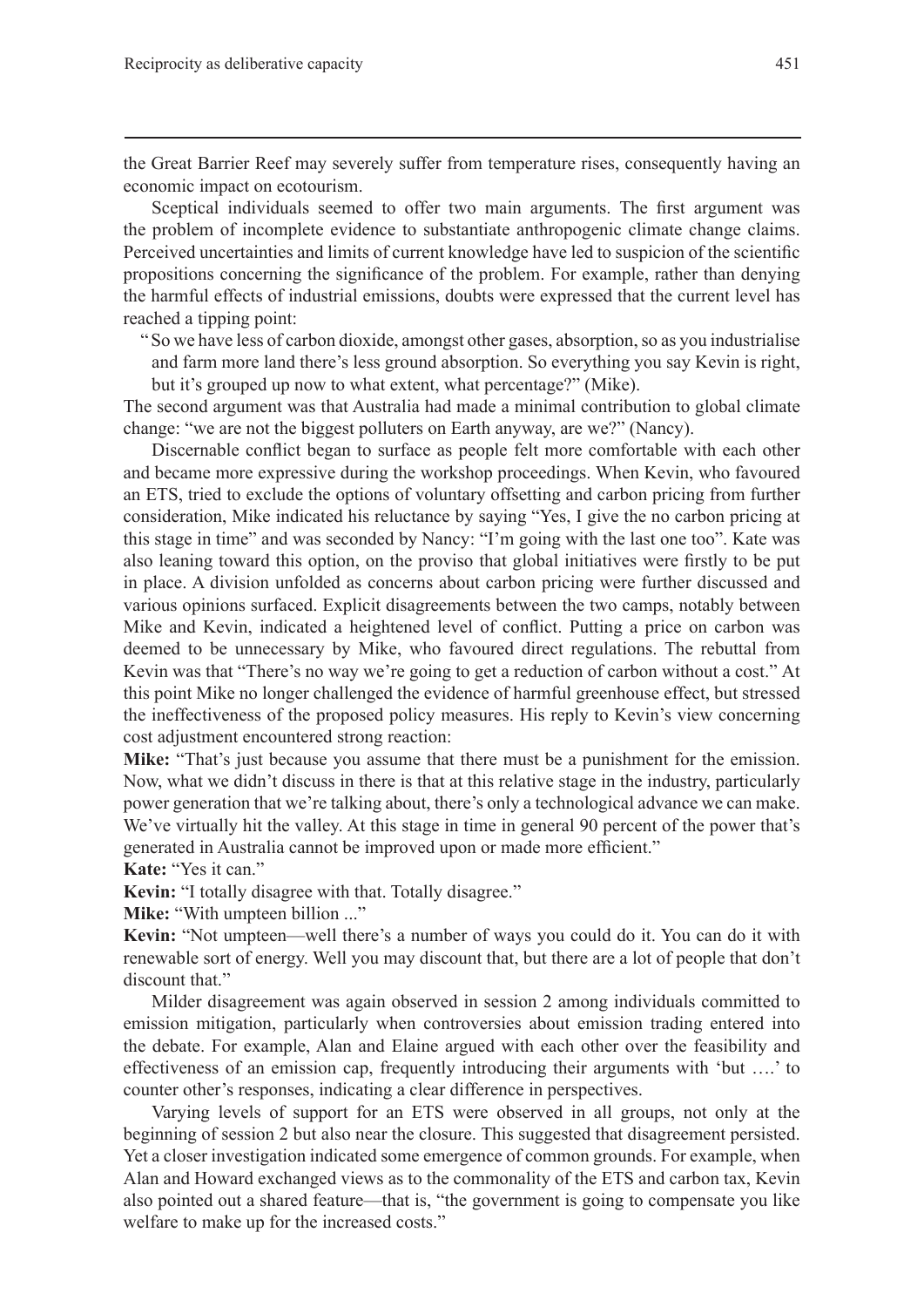## **Characterising problems: markets and trust**

Common grounds unfolded as the debate moved from expressions of personal preferences and stances to characterisation of policy limitations. Questions were raised and disappointments expressed as to the limited efforts towards emission mitigation made by major actors namely, businesses, governments, and the public. Expressed doubts and disappointments contained important shared subjective elements and contributed to temporary alliances and shared agreement between previously differing individuals. This occurred as participants reflected on the overwhelming concerns and limitations of ETS if relying on regulation by market systems.

The possibility of cheating and market manipulation was deemed to be the biggest issue surrounding ETS. For example, "I'd be wary of the ETS of market manipulation. We see how proficient traders are at developing new systems like what brought down, went on the global financial crisis, with the manipulations of the market" (Ian). Brian concurred: "to me all these market-based things, they leave open the option of rorting and that's what's happened in our society."(2) One of the sceptical individuals, Mike, remained unconvinced: "Well that methodology [of ETS] has got a pretty big downer for me because it's not controlled sufficiently by government from what I can see. It falls out into the hands of the private markets, and we lose control of our own sovereign rights." This was one remarkable occasion where an opponent of carbon pricing joined his nonsceptical counterparts.

Participants unanimously criticised government and political involvement. Some held a cynical attitude toward the government for its unsatisfactory record of official response: "they can't even do pink batts and you're wanting them to look after an emissions trading scheme? I mean, they couldn't even look after a carbon tax, let's be exact",<sup>(3)</sup> said Philip. When prompted to evaluate the government's contributions to addressing climate change, Ian responded "It hasn't done anything", and Brian concurred and said "You're joking".

The discontent was extended to politicians in general. Failure to properly respond to climate change issues and develop mitigation plans was attributed to "playing politics". Some contended that politicians turned a deaf ear to the evidence of climate change, although a few disagreed with this statement. The participants were united in articulating a complaint that politics rather than the state of global environment was taken as the main game. Common grounds became more audible as cynical comments were shared within the group. Similarly, distrust in government has also been shown to occur in other areas of natural resource management.

#### **Articulating shared principles**

Perspectives converged at the level of broad principles. Having discerned shared concerns, individuals were able to jointly articulate criteria for a preferred carbon pricing policy. The criteria included factors of effect certainty and accountability. All groups demanded clear emission reduction targets, dedicated use of the raised funds, accountability for allocation systems, and guaranteed reduction in emissions. Advocates of ETSs generally were not in favour of carbon taxation because "It doesn't give a guarantee of the emissions reduction" (Elaine), whereas an ETS is "an almost guaranteed way of reducing a very specific amount of pollution" (John). Carbon tax supporters wanted similar guarantees. Dedicated use of raised revenue 'proved' to be a key criterion reiterated within all groups.

 $(2)$  Rorting' is a term used in Australia and New Zealand. It refers to the action of defrauding, particularly relating to a financial impropriety of a government programme.

 $^{(3)}$  'Pink batts' refers to the government's home insulation programme, where insulation using pink batts (made from lightweight, flexible, and resilient glasswool) were laid in home ceilings to reduce energy consumption and greenhouse gas emissions. The nationwide insulation scheme was abandoned quickly following the deaths of four workers, house fires, and many maintenance interventions.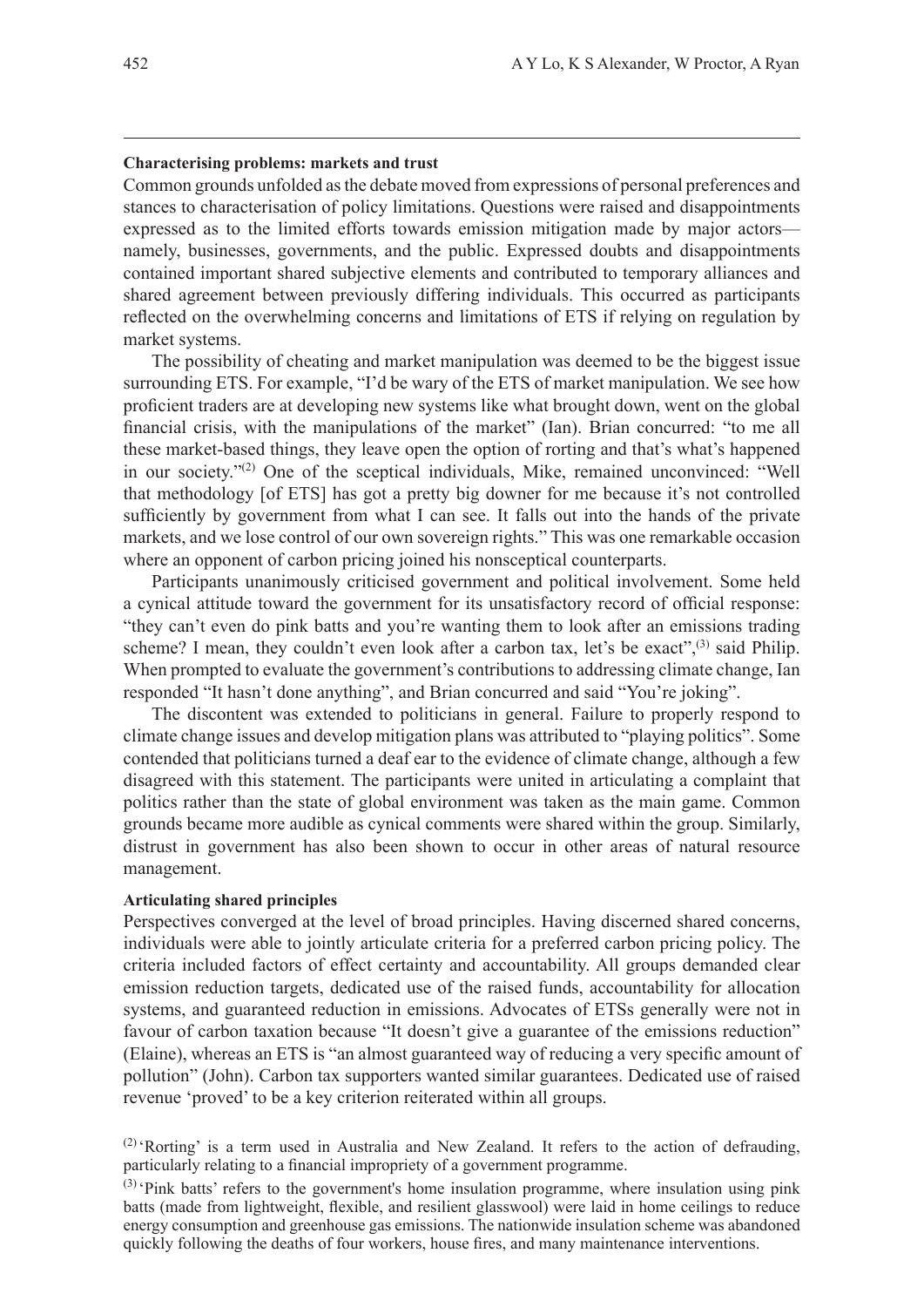The sceptical individuals did not oppose spending more money on the development of low-emission technologies. They too requested strict dedication:

" can we be sure that all of those levies do go towards this research and development and assistance in construction of wind farms or whatever it might be. Not disappear back into consolidated revenue" (Mike).

An ETS was seen to provide more certainty on emissions mitigation, whereas a carbon tax seemingly offered greater transparency over the use of the raised revenue. Central to both camps were the questions 'where is the money going?' and 'what is going to be achieved with it?' When the discussion moved from intended financial support to low-emission technologies (session 3), advocates of ETS and carbon tax articulated transparency and accountability concerns. For example, Ian, who shifted in preference from ETS to carbon tax, became aligned with his carbon tax counterparts' arguments:

**Ian:** "So we'd have to have goals. So what we're going to do in—this is what you're going to pay and this is what you're going to get in ten years' time."

**Cynthia:** "Yes, and they're measured on those targets."

**Ian:** "Yes, and every five years someone has to report to the Parliament on how close we are to achieving those goals*.*"

James: "All the money is dedicated to establishing a low carbon economy."

Kevin, a vocal speaker for ETS, also stressed that "it depends on how it's being used and how you can show me that it's really been of benefit to this country." A group member, Dave, argued for carbon tax with the same concerns:

" If the government can get a solution that's very clearly outlined—where does the money go, how much it is, who will pay how much, and who will not have to pay because they don't have the income—then this could really be a good thing. But if they don't explain it properly, people will probably say no—as long as we don't know where the money goes to, then we're not part of it."

Dave agreed with Mark, an ETS advocate, who suggested examples of inappropriate use of money by saying

" There should be a bit of accountability, and it should not be about propping up an existing industry sector like coal."

A related factor frequently mentioned was trust. As emission mitigation does not have tangible benefits or visible consequences, assurance on proper use of funds and outcomes depends on the reliability and credibility of the collector and manager of these funds. In many instances participants appeared hesitant to endorse a particular policy option because of their lack of trust in businesses and in government bureaucrats. They suggested that carbon pricing could provide electricity companies with a legitimate reason to raise prices and doubted that the companies would genuinely and properly allocate the money to tackle climate change. Evidence included declining willingness to contribute under a hypothetical scenario, where the utilities could use the raised funds at their discretion—for example, credited as consolidated revenue. More generally, the notion of emission trading was deemed to be an inappropriate transactional method. As Liana explained, with agreement from Dave, "This trading scheme is too vulnerable to shonky dealing, shonky offsets, and weird sorts of trading loopholes." This finding may be linked to prosecutory worldviews as described by Alexander et al (2012), where people are concerned that new policies do not avail system 'cheats' an avenue of benefit, and that new schemes implicated in natural resource management are fair and generally acceptable to established social behavioural norms.

Lack of trust also contributed to the unpopularity of voluntary offsetting: "when you tick the box when you buy an airline ticket, like carbon credits, that money is just banked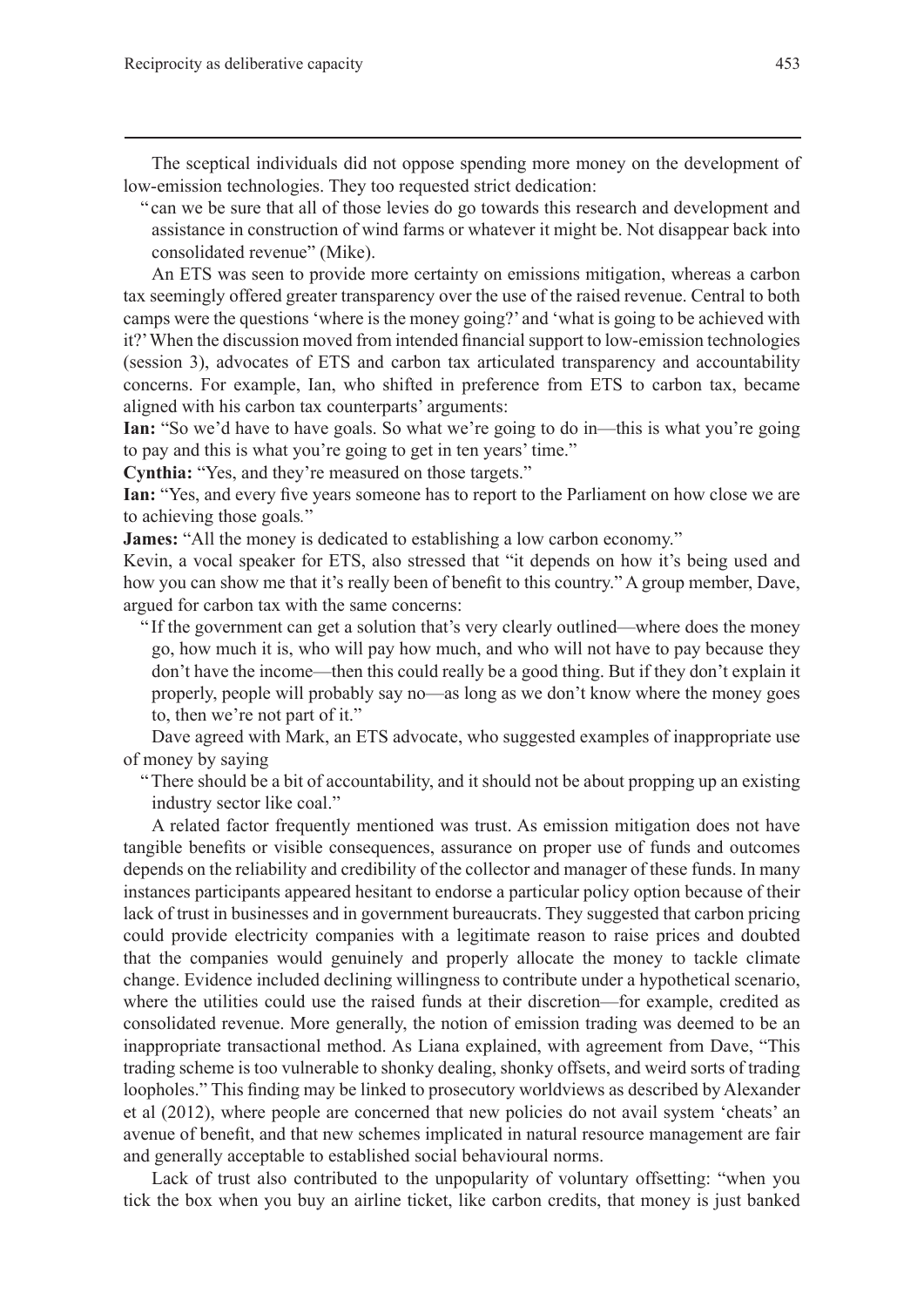somewhere it's not actually doing anything" (Howard). The reliability of the market systems was called into doubt:

**John:** "I've sort of generally always on principle, refused to buy them [carbon offsets]. I don't know the system they're going to. They always do research into what it's going to, but I really don't know where that money is going to."

**Brian:** "It's a lack of trust."

**John:** "Yeah, I just don't trust the system."

Mike had little disagreement on this point: "No. You can't trust business to actually take the place of government. There are certain things that government has a total responsibility for, and one of them is the mechanism—a control of price."

While everyone seriously considered issues of trust to be important, they differed in those to whom they attributed trust. Although carbon tax supporters tended to be suspicious of the markets, some failed to be reassured by the government: "I don't trust the government—I don't want it to go into a general fund and they feel like they can spend it on carbon capture, which I don't believe in" (Dave). Kevin trusted the market, and this factor contributed to his argument for an ETS: "My approach would be ETS, basically because I believe that the market will come up with more creative ideas and I believe it's the most efficient way of going about it." Likewise, Brian chose the markets in favour of the bureaucrats: "we can have a trading scheme, and I'm against a carbon tax simply because [of] the bureaucrat."

The importance of trust was twofold. Firstly, it significantly influenced the policy choice of the groups. Secondly, the three groups—that is, advocates of ETS and carbon tax and the sceptical individuals—somehow merged into two groups. As Dave observed: "I think of all these things we're discussing today, the matter of trust seems really important. We all do not really seem to trust governments. Some of us don't trust the markets." Concerns over trust made the discursive boundaries more permeable. Mike, initially showing a sceptical attitude, leant more toward tax supporters jointly arguing against the market believers:

**Mike:** "A form of carbon tax, I think*.*"

**Kevin:** "I disagree; you can say what's the ETS because I believe in a market."

**Helen:** "You could split them into four."

**Sarah:** "I was just thinking about that, I thought we could actually divide this up a bit because that's okay."

**Mike:** "I don't trust the markets."

**Kevin:** "Well, I do."

Discussions surrounding certainty and accountability issues indicated greater shared agreement than was shown in trust discussions. Consensus occurred over the legitimacy of the principles of reliability and certainty/accountability. These principles facilitated the ensuing agreement to pay for emission mitigation. A causal relationship was evidenced: "The more transparent it is, the more I'd be willing to pay. You've got to damn well make it transparent, not just pull my leg" (Kevin). This was also articulated in terms of guarantee of end use: "that the amount of money depends on what it's being used for" (Elaine).

Participants under disagreement identified subjective connections through these terms of acceptance, although the underlying principles were sometimes subject to different interpretations. For example, reliability of institutions was considered by all to be important. Yet while Dave did not trust the government, Mike appeared more confident; and Kevin was optimistic about private markets, but his group members seemed unconvinced. The divided perspectives came to overlap at an abstract level where mutual recognition and agreement were more likely to develop. This raised prospect for consensus, as Kevin concluded: "I'm against it but I would say that the carbon tax would be the preferred option of us all."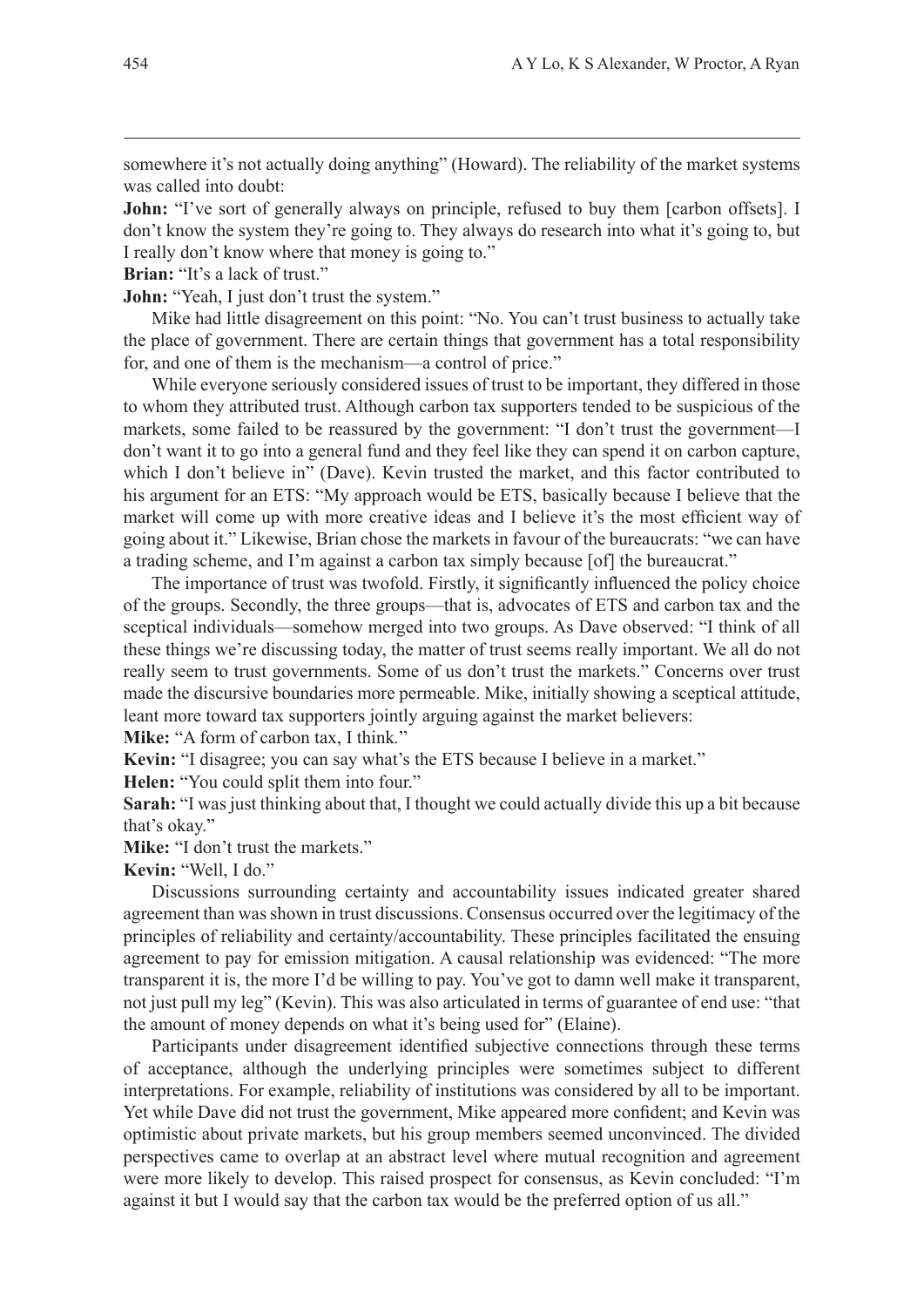# **Communicative role of shared frame of reference**

Public scepticism or resistance to active climate protection has been seen to flourish in the larger society (Climate Institute, 2010; Fleming and Vanclay, 2009). Communicative and behavioural hurdles have to be avoided or removed to enable fruitful deliberation between sceptical and nonsceptical groups. As the case study has shown, sceptical positions softened when adherents joined the rest of the group in launching an attack on businesses. Capacity for discursive alignment can be built upon shared social experiences or rhetoric, as Dryzek (2010b) and O'Neill (2007) suggest.

The perceived dichotomy of two camps observed from the outset of discussions indicated the existence of established yet competing perspectives. Frustration expressed in the discussions was an active rebuttal of the existing political processes. These dispositions, which could have threatened the collaboration by strengthening a sense of indifference and encouraging withdrawal from the search for an agreed group preference, were not reinforced over the course of deliberation. Shared general principles, concerning the legitimacy of policy mechanisms, were discerned through a joint process of uncovering problems associated with the policy community. Communication along these lines allowed for an alignment of differing individual perspectives. A few participants eventually shifted to the majority position, whilst others came to respect contrasting opinions. Cooperative capacity was enhanced, which may have contributed to the increasing support for the carbon tax option and improved WTP on the part of the sceptical individuals.

There are a number of possible reasons why the sceptics could have modified their stance. The change in opinion of the sceptics may have been because the process treated the sceptical participants with respect and gave them the opportunity to express their views in a nonthreatening forum where they could learn from others. The presentations by experts may have increased the knowledge of the sceptics, presenting important information that was previously unknown. It is also possible that being in the minority group in a nonthreatening forum could have resulted in social pressure to conform to the majority opinion.

Successful participatory dialogue can identify and take citizens to discursive spaces in which competing options, values, or discourses can be communicated effectively (Dryzek, 2000; 2010b). Instead of pitting themselves against each other in conflict or generalising about alternatives aiming for universal acceptance, a public deliberation should be designed to explore bridging elements that impress the divergent groups. Trust in institutions, for example, played such a role. The argument that implementation of a carbon tax would rest on trusted and familiar administrative mechanisms appealed to stated opponents of carbon tax as it matched their priority of trust concerns. As the *legitimacy* of these concerns was mutually recognised, they allowed reasons for endorsing the tax option to be couched in terms that its opponents found acceptable. This acceptance received their reflective assent built upon the knowledge that their key concerns had been recognised and addressed. It was at least partially derived from the deliberative virtue of reciprocity.

Appeal to shared political experience (with the government and energy companies) made different arguments more accessible. It was instrumental to the making and listening of alternative representation claims and demonstrated a similar communicative role as effective as shared community memories (Burgess et al, 1988) and shared national identity (Hartz-Karp et al, 2010). Citizens' attempts to build up cultural connections with trusted experts, as observed by Davies and Burgess (2004), contributed to effective production of collective decisions. Agreement across parties to a dispute may be facilitated in a deliberative arena by demonstrating the ways in which individuals are similarly situated in morally or politically relevant respects (Guttman and Thompson, 1996). Reciprocity entails an attempt to strengthen relations of knowledge or experience in search of apprehensible terms of reference that allow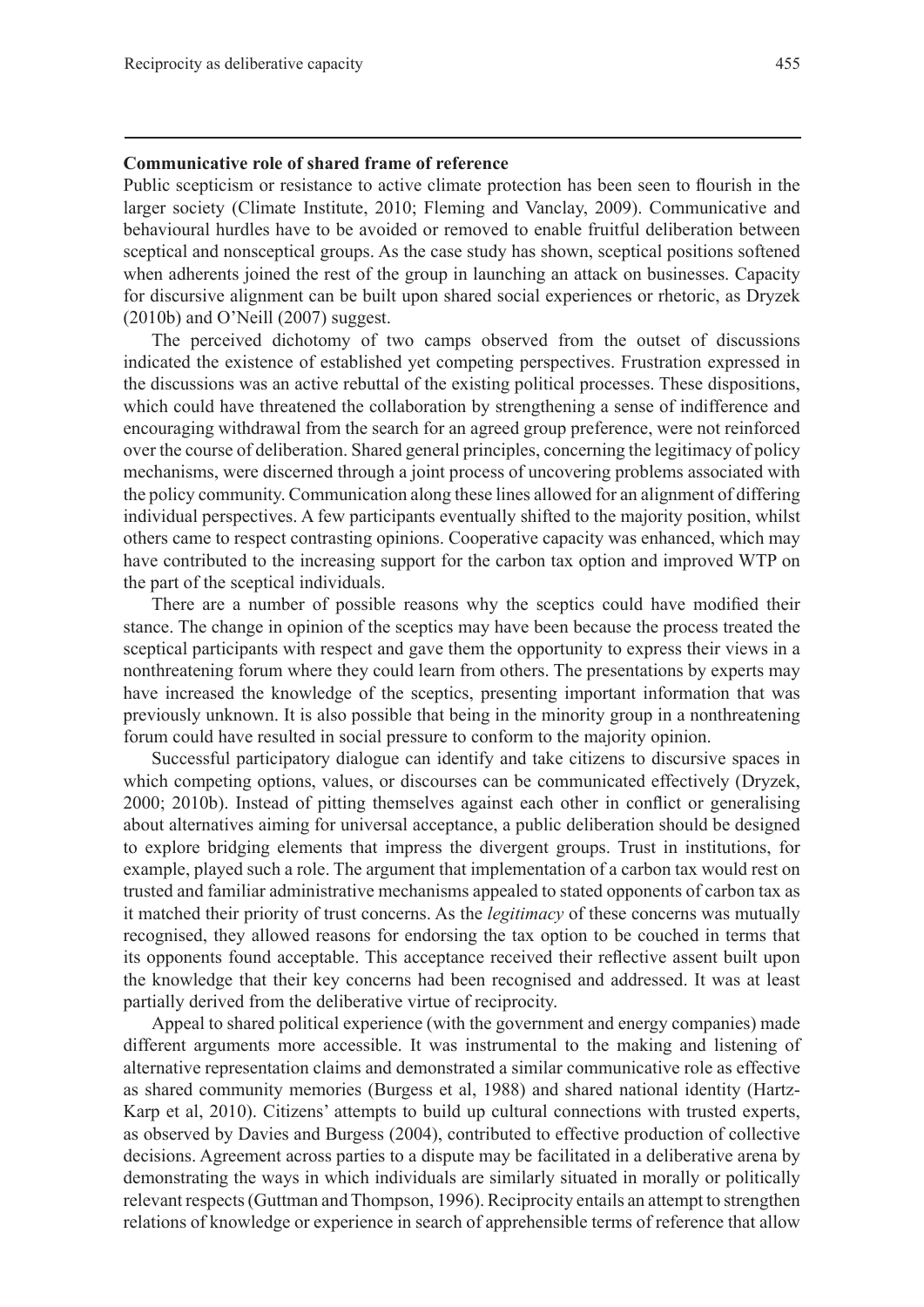generalisation of divergent dispositions. Our study adds to the literature by affirming the communicative role of politically resonant experience and expectations. It lends empirical support to the call for invocation of shared cultural experiences and the use of culturally resonant symbols to improve climate change communication (Moser and Dilling, 2007).

Convergence in values is not regarded as a necessary condition of discursive alignment (Lo, 2013). Mutual respect is compatible with enduring communicated differences in normative dispositions. Our study does not offer clear evidence on the emancipatory effect of deliberation, which involves "correcting the distortion of public will" (Niemeyer, 2011, page 128). Niemeyer believes that lack of 'intersubjective consistency' may be associated with symbolic distortions, where deliberation citizens' expressed preferences tend not to properly reflect the ends that they would have liked to achieve. High levels of intersubjective consistency are suggested to be an indicator of good deliberation. Quantitative data collected from our deliberative forum, however, statistically indicated the opposite trend of diminishing intersubjective consistency (Lo, 2011b). Seemingly, the quantitative analysis suggests a 'distortion' of public will, which nevertheless came with a commendable gain in mutual understanding. Identifying generalisable interests, as demonstrated, appears to be a different objective from correcting preferences. Dedicated empirical research is needed to further examine the discursive and epistemic arguments for public deliberation.

#### **Conclusion**

Twenty-four Australian citizens gathered to discuss issues about carbon pricing. They differed about the need and means for carbon pricing. Common grounds were then discerned through articulating shared policy considerations including trustfulness and accountability. Establishing a reliable, trusted institution for handling the financial matters involved proved to be a priority shared among participants. These shared political expectations fostered reciprocal communication and cooperation by holding diverse individuals within a narrative or storyline. The deliberation resulted in a majority support for the notion of a carbon tax. Those remaining unconvinced expressed respect for the group preference, and the sceptical individuals indicated an increasing level of WTP for mitigation. This provided impetus for more substantial agreements than would be required when formalising binding decisions from policy deliberations.

The research has shown what kind of communication public deliberation ought to achieve to produce consensual outcomes. Citizens who compete to advise on what course of action is needed may engage in a policy dialogue more effectively on the basis of more general, shared expectations about political life. Appeals to similar political, social, or geographical experiences could make conflict more tractable and dialogue more fruitful. Competing options couched in discursive terms compatible with each other may then appear more accessible to their opponents. Deliberative inquiry about issues of national importance, such as climate change, would benefit from a greater understanding of what constitutes the discursive channels for communication between differently situated actors. The democratic quality of public deliberation should be assessed in terms of the capacity for participants to reflect, modify, or generalise their beliefs in recognition of the deliberative virtues of respect and reciprocity.

Public deliberative forums may be a better site for deliberating public policy than formal political institutions in terms of the potential for mutual recognition among deliberators. Democratic legitimacy can be achieved by participation in authentic deliberation on the part of those subject to a collective decision, in contrast to the traditional definitions couched in electoral and constitutional terms. Formal policy-making processes that reward adversarial politics do not accommodate the virtue of reciprocity, which is increasingly seen as a function of democratic legitimacy in plural societies. From this perspective, citizen forums as a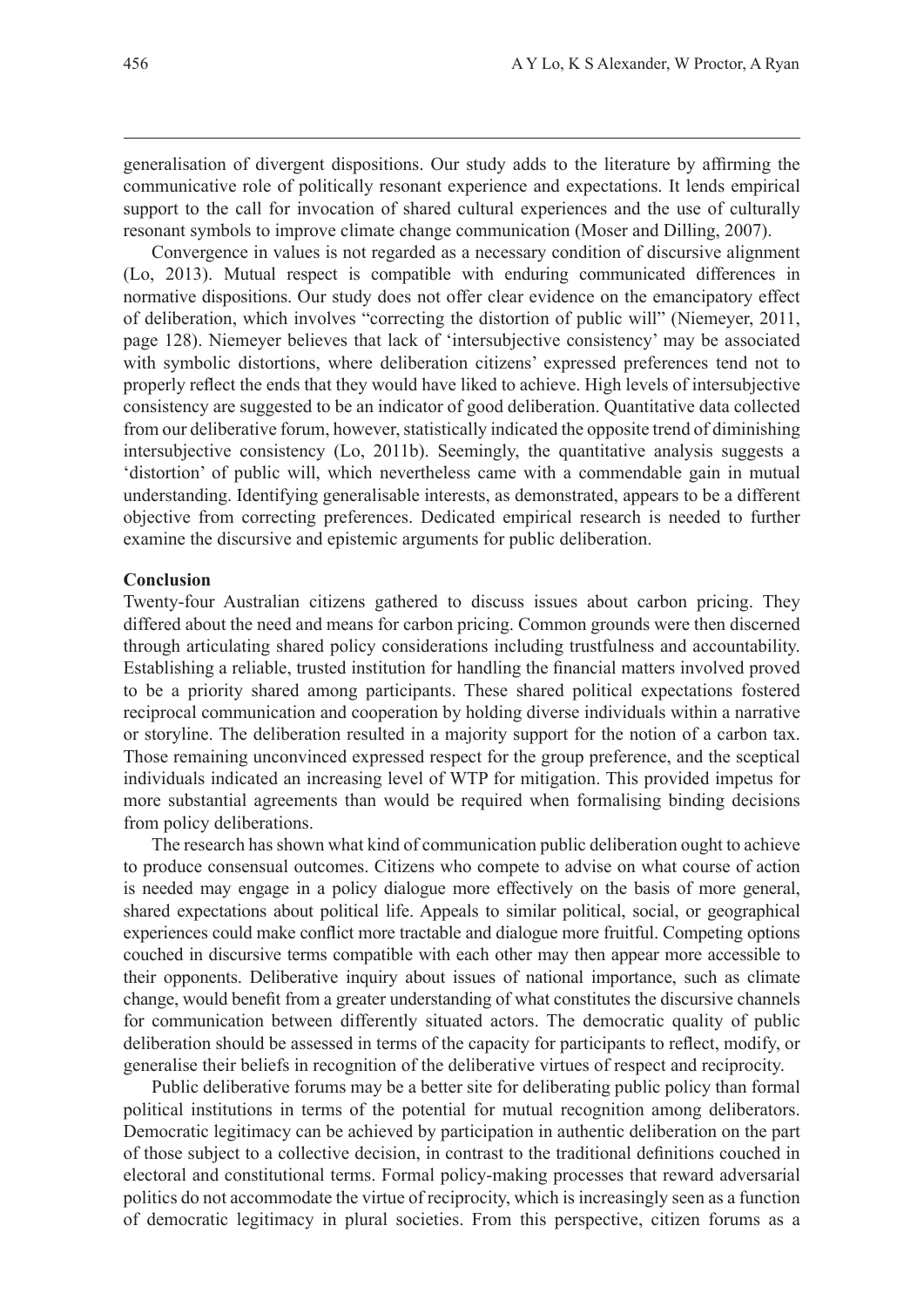form of minipublic may produce decisions that are more responsive to the different priorities of people and are more democratic than partisan politics dominated by elites.

**Acknowledgments.** We would like to acknowledge the efforts of the twenty-four participants of the workshop. Thanks also to Mark Stafford Smith, Steve Hatfield-Dodds, Hayley Stevenson, and Andrew Reeson, whose presentations were well received and informative. Nick Abel's comments on an earlier draft of this paper are appreciated. The research project is funded by a CSIRO postgraduate scholarship.

## **References**

- Alexander K S, 2010, "Community preferences for uses of stormwater after treatment and storage in aquifers in South Australia", conference paper presented to 'Water Reuse and Desalination: Water Scarcity Solutions for the 21st Century', 15–17 November, Sydney, https://publications.csiro.au/rpr/download?pid=csiro:EP113751&dsid=DS2
- Alexander K S, Ryan A, Measham T G, 2012, "Managed retreat of coastal communities: understanding responses to projected sea level rise" *Journal of Environmental Planning and Management* **55** 409–433
- Amundsen H, Berglund F, Westskog H, 2010, "Overcoming barriers to climate change adaptation—a question of multilevel governance?" *Environment and Planning C: Government and Policy* **28** 276–289
- Burgess J, Harrison C M, Limb M, 1988, "People, parks and the urban green: a study of popular meanings and values for open spaces in the city" *Urban Studies* **25** 455–473
- Carson R T, Louviere J J, Wei E, 2010, "Alternative Australian climate change plans: the public's views" *Energy Policy* **38** 902–911
- Chambers S, 2009, "Rhetoric and the public sphere: has deliberative democracy abandoned mass democracy?" *Political Theory* **37** 323–350
- Climate Institute, 2010 *Climate of the Nation: Australian's Attitudes towards Climate Change and Its Solutions* http://www.climateinstitute.org.au/ images/reports/climateofthenation\_august2010.pdf
- Curran G, 2009, "Ecological modernisation and climate change in Australia" *Environmental Politics*  **18** 201–217
- Davies G, Burgess J, 2004, "Challenging the 'view from nowhere': Citizen reflections on specialist expertise in a deliberative process" *Health and Place* **10** 349–361
- Department of Climate Change, 2008 *Carbon Pollution Reduction Scheme: Australia's Low Pollution Future* (Commonwealth of Australia, Canberra)
- Department of Climate Change, 2009 *National Carbon Offset Standard* (Commonwealth of Australia, Canberra)
- Dryzek J S, 2000 *Deliberative Democracy and Beyond: Liberals, Critics, Contestations* (Oxford University Press, Oxford)
- Dryzek J S, 2009, "Democratization as deliberative capacity building" *Comparative Political Studies* **42** 1379–1402
- Dryzek J S, 2010 *Foundations and Frontiers of Deliberative Governance* (Oxford University Press, Oxford)
- Dryzek J S, Niemeyer S, 2006, "Reconciling pluralism and consensus as political ideals" *American Journal of Political Science* **50** 634–649
- Few R, Brown K, Tompkins E L, 2007, "Public participation and climate change adaptation: avoiding the illusion of inclusion" *Climate Policy* **7** 46–59
- Fleming A, Vanclay F, 2009, "Discourses of climate change: understanding farmer resistance", in *Climate Change in Regional Australia: Social Learning and Adaptation* Eds J Martin, M Rogers, C Winter (Victoria Universities Regional Research Network Press, Ballarat) pp 155–176
- Goodin R E, Niemeyer S J, 2003. "When does deliberation begin? Internal reflection versus public discussion in deliberative democracy" *Political Studies* **51** 627–649
- Gutmann A, Thompson D, 1996 *Democracy and Disagreement* (Belknap Press, Cambridge, MA)
- Hanson F, 2010 *The Lowy Institute Poll 2010* Lowy Institute for International Policy, Sydney
- Hartz-Karp J, Anderson P, Gasti J, Felicetti A, 2010, "The Australian citizens' parliament: forging shared identity through public deliberation" *Journal of Public Affairs* **10** 353–371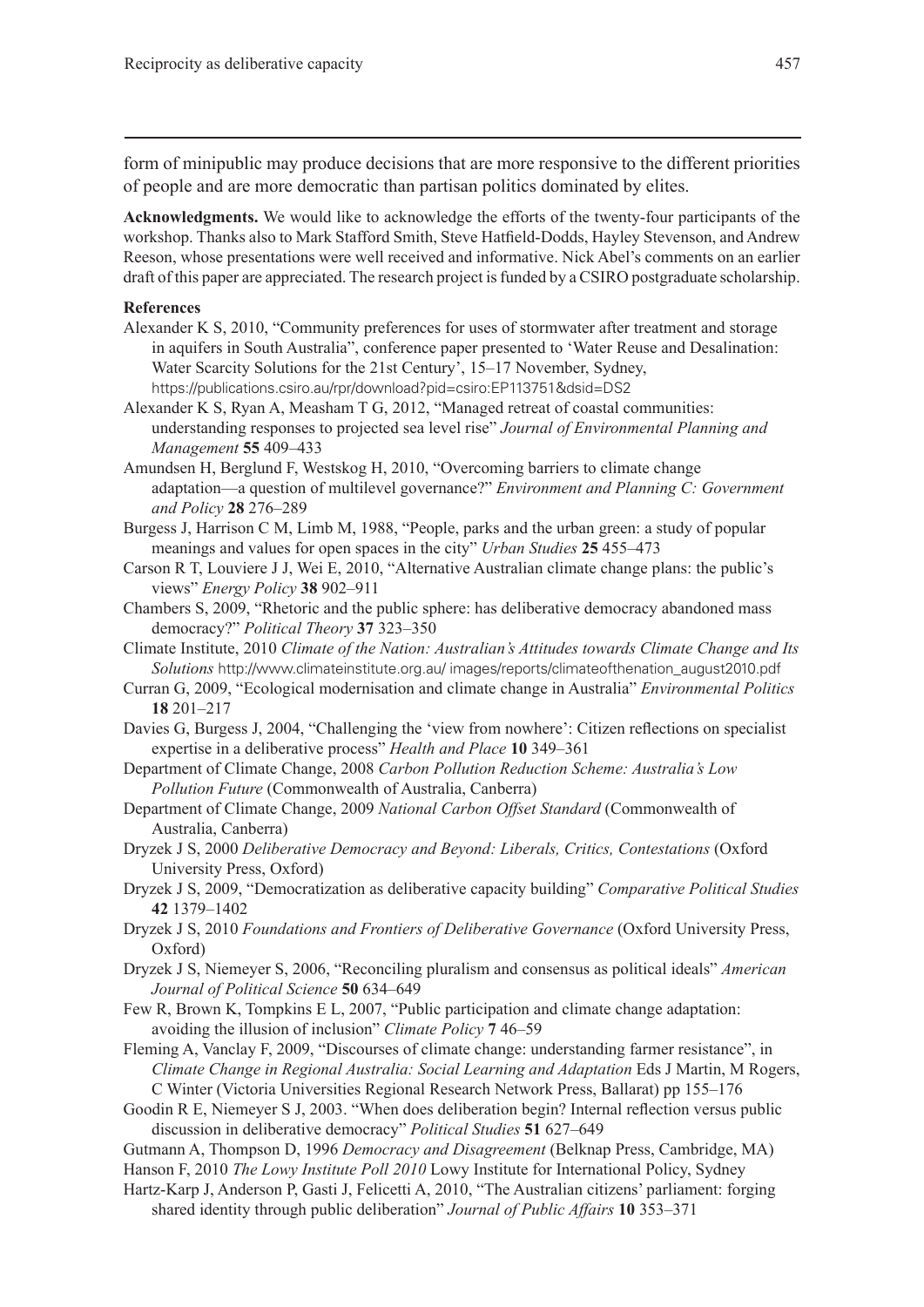- Hendriks C M, Dryzek J, Hunold C, 2007, "Turning up the heat: partnership in deliberative innovation" *Political Studies* **55** 362–383
- Hobson K, Niemeyer S, 2011, "Public responses to climate change: the role of deliberation in building capacity for adaptive action" *Global Environmental Change* **21** 957–971
- Hulme M, 2009 *Why We Disagree about Climate Change: Understanding Controversy, Inaction and Opportunity* (Cambridge University Press, New York)
- Humphreys J, 2007 *Exploring a Carbon Tax for Australia* The Centre for Independent Studies, Sydney
- Jotzo F, Betz R, 2009, "Australia's emissions trading scheme: opportunities and obstacles for linking" *Climate Policy* **9** 402–414
- Krause R M, 2011, "Symbolic or substantive policy? Measuring the extent of local commitment to climate protection" *Environment and Planning C: Government and Policy* **29** 46–62
- Lennox J, Proctor W, Russell S, 2011, "Structuring stakeholder participation in New Zealand's water resource governance" *Ecological Economics* **70** 1381–1394
- Leviston Z, Walker I A, 2010 *Baseline Survey of Australian Attitudes to Climate Change: Preliminary Report* Climate Adaptation National Research Flagship, CSIRO, Canberra
- Liu S, Proctor W, Cook D, 2010, "Using an integrated fuzzy set and deliberative multi-criteria evaluation approach to facilitate decision-making in invasive species management" *Ecological Economics* **69** 2374–2382
- Lo A Y, 2011a, "Analysis and democracy: the antecedents of the deliberative approach of ecosystems valuation" *Environment and Planning C: Government and Policy* **29** 958–974
- Lo A Y, 2011b *Deliberative Monetary Valuation as a Political–Economic Methodology: Exploring the Prospect for Value Pluralism with a Case Study on Australian Climate Change Policy* unpublished PhD thesis, School of Politics and International Relations, Australian National University, Canberra
- Lo A Y, 2013, "Agreeing to pay under value disagreement: reconceptualizing preference transformation in terms of plurism with evidence from small-group deliberations on climate change" *Ecological Economics* **87** 84–94
- McCrum G, Blackstock K, Matthews K, Rivington M, Miller D, Buchan K, 2009, "Adapting to climate change in land management: the role of deliberative workshops in enhancing social learning" *Environmental Policy and Governance* **19** 413–426
- Marks J S, 2006, "Taking the public seriously: the case of potable and non-potable reuse" *Desalination* **187** 137–147
- Moser S C, Dilling L, 2007, "Toward the social tipping point: creating a climate for change", in *Creating a Climate for Change: Communicating Climate Change and Facilitating Social Change* Eds S C Moser, L Dilling (Cambridge University Press, Cambridge) pp 491–516
- National Research Council, 2008 *Public Participation in Environmental Assessment and Decision Making* (National Academies Press, Washington, DC)
- Nerlich B, 2010, " 'Climategate': paradoxical metaphors and political paralysis" *Environmental Values* **19** 419–422
- Niemeyer S, 2004, "Deliberation in the wilderness: displacing symbolic politics" *Environmental Politics* **13** 347–372
- Niemeyer S, 2011, "The emancipatory effect of deliberation: empirical lessons from mini-publics" *Politics and Society* **39** 103–140
- O'Neill J, 2007 *Markets, Deliberation and Environment* (Routledge, London)
- Oreskes N, Conway E M, 2010 *Merchants of Doubt: How a Handful of Scientists Obscured the Truth on Issues from Tobacco Smoke to Global Warming* (Bloomsbury Press, New York)
- Osberghaus D, Dannenberg A, Mennel T, Sturm B, 2010, "The role of the government in adaptation to climate change" *Environment and Planning C: Government and Policy* **28** 834–850
- Pietsch J, McAllister I, 2010, " 'A diabolical challenge': public opinion and climate change policy in Australia" *Environmental Politics* **19** 217–236
- Pitt D, 2010, "The impact of internal and external characteristics on the adoption of climate mitigation policies by US municipalities" *Environment and Planning C: Government and Policy* **28** 851–871